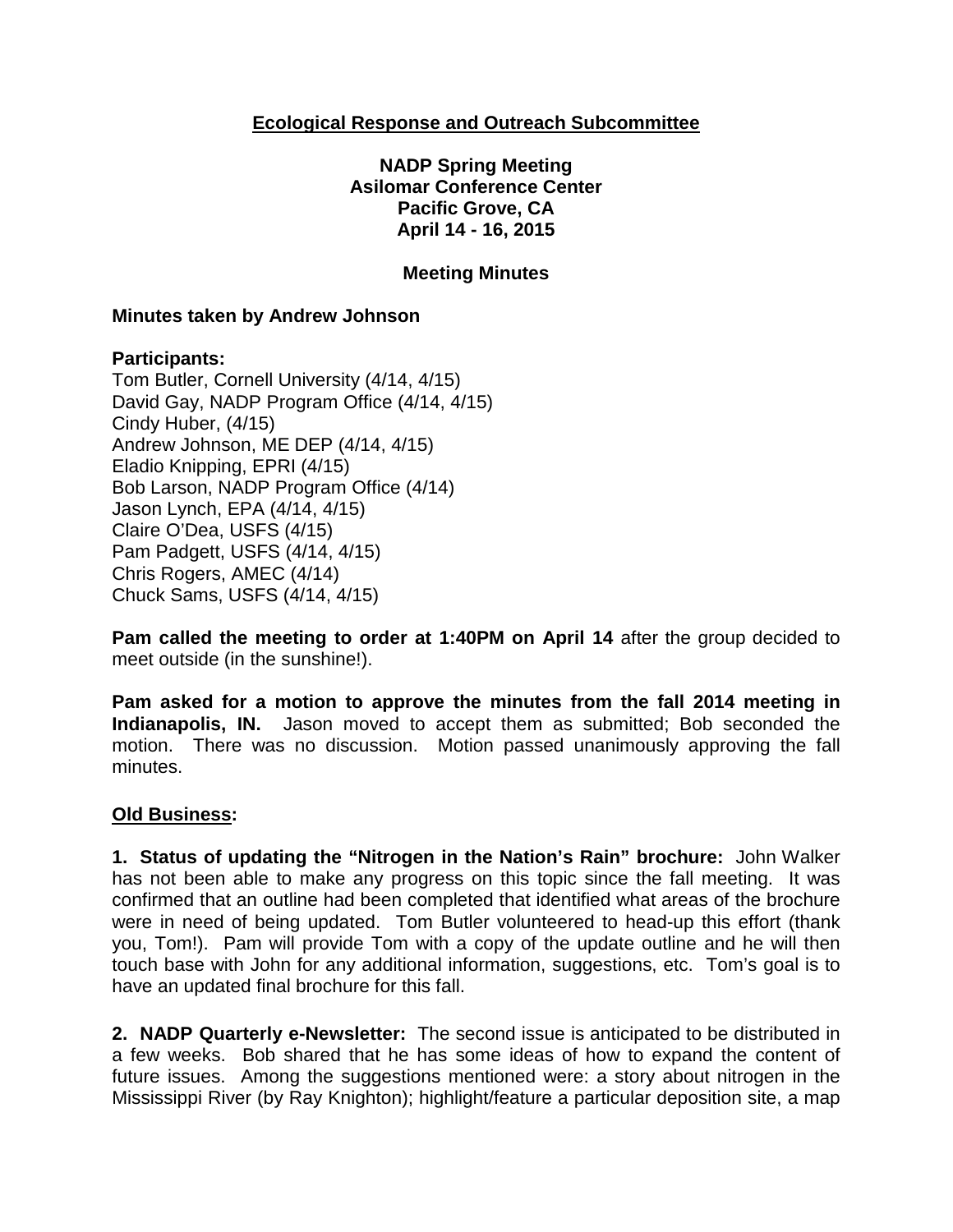(Jason mentioned a CLAD map on surface water acidity is an interesting one), a research project/effort and a published paper in each issue. A brief discussion ensued about keeping in mind who the e-newsletter's audience is in response to the degree of technical details that any e-newsletter article should include. Also, the next issue (and probably again in the third issue) will contain a blurb about the international Acid Rain 2015 conference taking place in Rochester, NY during October 19 – 23.

It was mentioned how it has been observed that fertilizer production plants are "popping up like mushrooms" in areas of the country where natural gas is being used as a feedstock for ammonia. The question was asked if any NADP data could be used to assess environmental impacts resulting from these operations. Food for thought.

**3. Policy for new publications / "for-profit" publication announcements in the NADP e-newsletter. Final decision from Executive Committee?:** Last fall EROS presented its policy recommendation to the Executive Committee (EC). The Fall meeting notes indicate that EC will allow a general announcement, but that it approve on a case-by-case basis.

**4. NADP Governance Document – update from Chris Rogers:** Chris Rogers provided a summary review of the proposed changes/edits to the NADP Governance Document (see specifics below).

- ◊ p. 1 NPAP references removed;
- $\Diamond$  p. 4 NADP organizational charts have been updated to reflect those changes;
- $\Diamond$  p. 5 Executive Committee voting members list has been updated accordingly;
- $\Diamond$  p. 8 language describing who the voting members of the Budget Advisory Committee are has been improved;
- $\Diamond$  p. 9 confirmed that the recommendation to organizationally change the Data Management and Analysis Subcommittee (DMAS) to the Data Management Advisory Group (DMAG) has happened, and language here will reflect that.

The discussion then turned to the planning of the spring meetings and how best to utilize the days/times available. There seemed to be a consensus of keeping it to just 4 days instead of increasing to 5 days. Suggested that one day (8AM – 8PM) be devoted to the two science committees, where they would each have a 6-hour block of meeting time per committee with 2 overlapping hours (1 hour from each committee's meeting block) for a joint session. The location and dates of the next spring meeting were confirmed: Madison, WI, Monday April 25 – Wednesday April 27 (with EC on the  $28<sup>th</sup>$ ). The process of calling for agendas and their coordination was then discussed at some length. Pam was willing to resurrect past efforts at earlier and better coordination among the committees/subcommittees by having a conference call in August of the chairs. This conversation eventually evolved into the recommendation of drafting a SOP for committee/subcommittee chairs to follow and make it part of the Governance Document, perhaps as an Appendix. Pam, Jason and Chris volunteered to work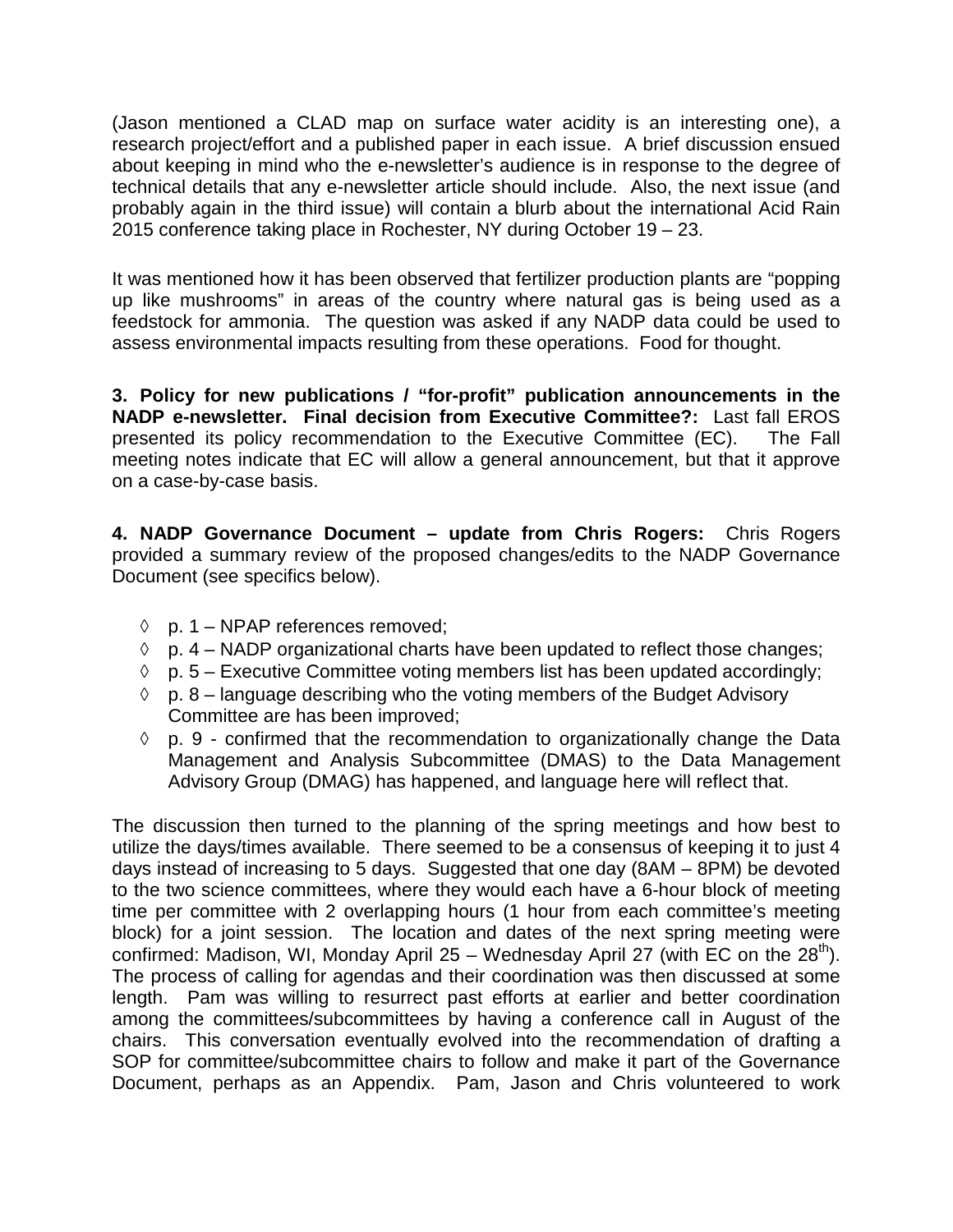together on drafting such an SOP. Therefore, the following motion was passed to present at Thursday's Executive Committee meeting as part of EROS's report:

Motion: Meeting coordination among the standing subcommittees, science committees, and the Executive Committee.

- a. EROS joined by CLAD will prepare a standard operating procedure for committee chairs to provide guidance and timelines for preparing meeting agendas, coordinating agenda items among the different committees, and distributing agendas to the membership. The SOP will also include timelines for finalizing meeting minutes and submitting the minutes to the Program Office for posting on the website.
- b. The Past Chair to the Executive Committee will be responsible for coordination of the spring and fall standing subcommittees, science committees, and the Executive Committee agendas, and ensure that the timelines are followed. This will most likely be done by conference call at least one month prior to the meeting.

The SOP will be presented to the Executive Committee at the fall 2015 meeting for final approval. A trial-run of the SOP will be conducted prior to the fall meeting.

**5. Topic Modeling Project – Ray Knighton and David Gay:** Since Ray was not able to attend or participate in today's meeting and David was not present at this point in the agenda, this item was not discussed and was tabled for later consideration at a future meeting.

**6. Residual Old Business Items:** No items were brought up or presented.

# **New Business:**

**1. Remote Access to Meetings:** Pam described some of the difficulties and challenges of remotely participating in meetings using existing capabilities (i.e. usually just a speaker phone located in the meeting room). It was mentioned that many university have existing rooms already set up for making audio and video connections with remote locations. Bob Larsen and David Gay will do some brainstorming on how to make better remote audio/video connections work via NADP's contracts with hotels hosting our meetings. EROS will continue to ask the Program Office to explore improved means of remote access to meetings.

The meeting was adjourned for the day at 3:46PM.

Pam called the meeting back to order at 8:45AM on April 15.